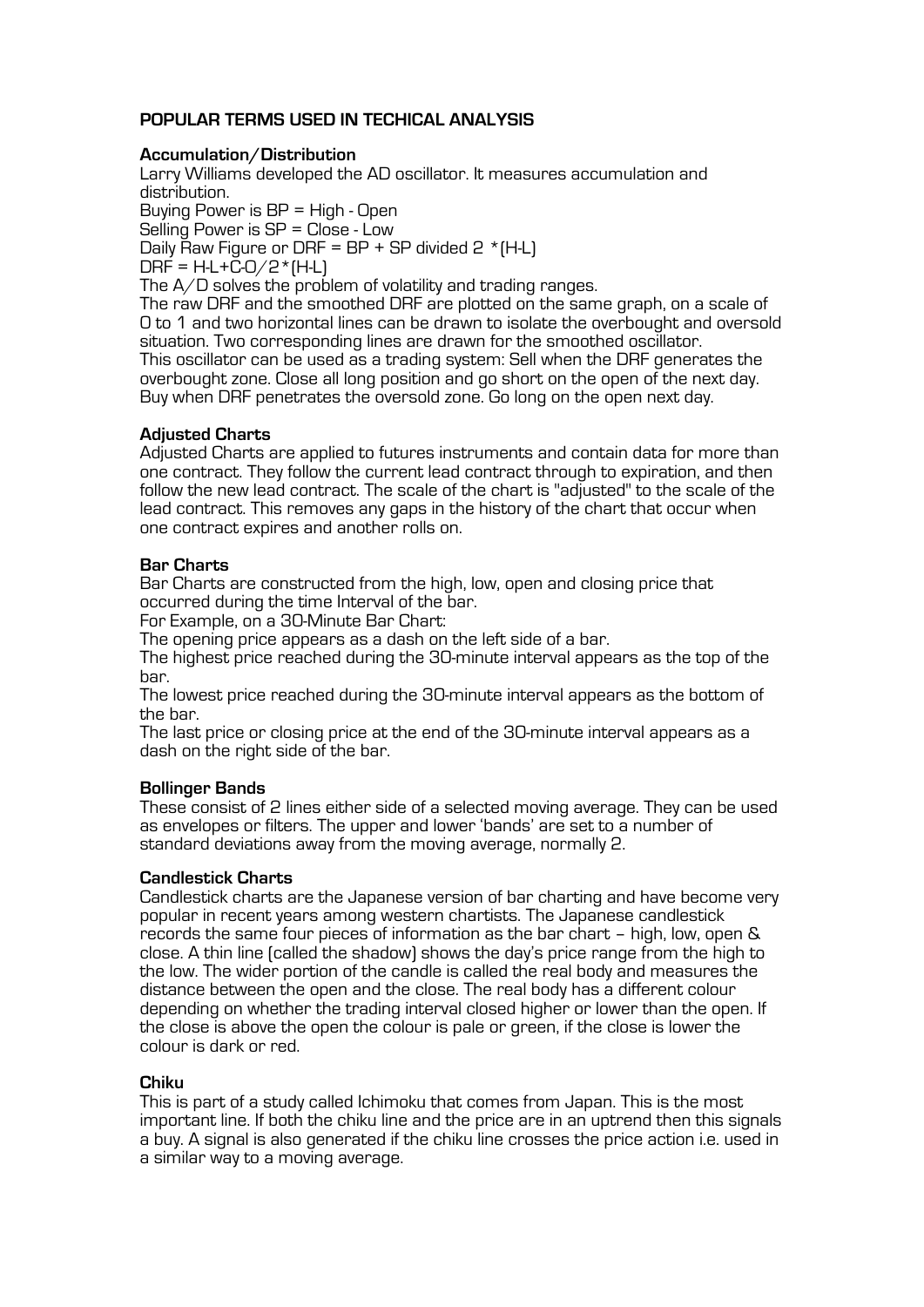# **Close**

The Close is the last price recorded at the end of the selected time interval.

### **Commodity Channel Index**

Developed by Donald Lambert, the CCI is a trend-following system for commodities, which produce cyclical price patterns. It does not calculate length but is used as a timing tool. The assumption is that prices move in channels for prolonged periods. The market is oversold or overbought when the price moves too far away from the moving average value, which represents the centre of the market. The CCI Index can be used as a breakout system: Go long over the +100 line or go short below the -100 line. All positions are liquidated between the two lines.

**Continuation Charts**

Continuation Charts are applied to futures instruments and contain data for more than one contract. They follow the current lead contract through expiration, and then follow the new lead contract. They provide a longer history for the chartist to anaylse.

### **Contract Specific Charts**

Contract Specific Charts contain data for only one contract. They follow the specified contract through expiration.

### **Cycles**

Time Cycles - Allows the plotting of the distance between bars or candles, by either using arithmetic or Fibonacci values.

## **DMI**

The DMI is used to identify a trending market and to provide an indication of the extent of this trend. It consists of two lines +DIp and -DIp. The 1st is a measure of uptrend and the second is a measure of downtrend. A 3rd line ADX (Average Directional Movement Index) indicates how much the market is trending, either up or down. The higher the ADX line, the more the market is trending and the more suitable it becomes for a trend following system. Wilder's ADXR line rates the directional movement on a scale of 0-100. The more trending the market and the more suitable the instrument is for a trending system. When the ADXR line is below 25 it indicates that a market is not suitable for a trend following system. Directional Movement lines may be used as a system on their own or as a filter on a trend-following system. The crossing of the two lines generates buy and sell signals. Long when +DIp crosses over -DIp and short, when -DIp crosses over +DIp.

# **Expiration**

The date, and time at which any futures or option contracts must be settled.

# **Exponential Moving Average**

EMA = Yesterday's EMA +  $(T$ oday's Price - Yesterday's EMA $x$  (2 / n + 1) All previous price action taken into account and greater weight is given to recent prices.

### **Fibonacci**

Fibonacci was a 12th Century Italian mathematician who discovered the number series 1,1,2,3,5,8,13,21,34,55, where each successive number is the sum of the two previous numbers. The difference in ratio between these numbers into infinity is always 0.618, which is known as the "Golden Ratio". This number is one of the most important numbers in Technical Analysis and is always used as the most important retracement level.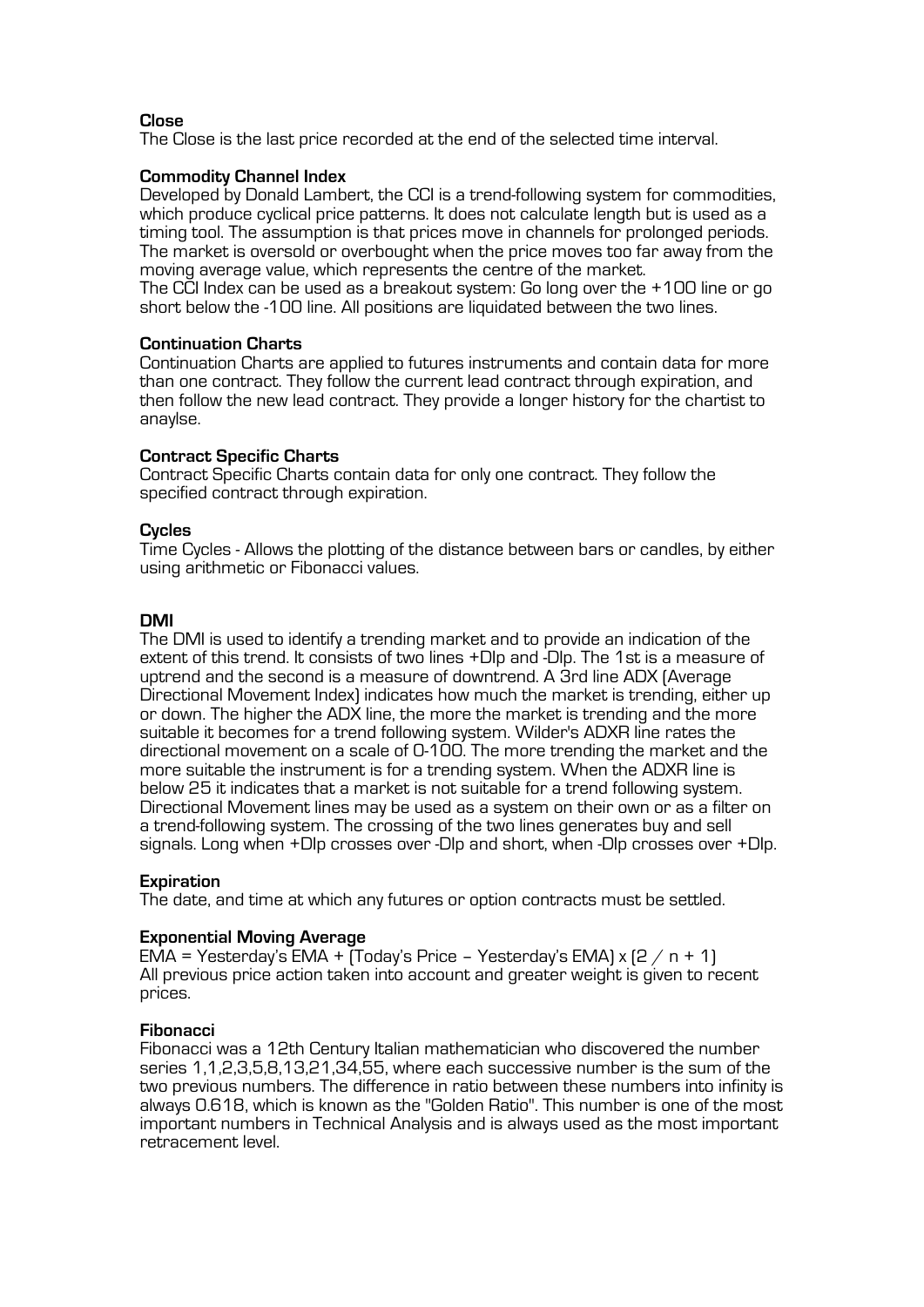# **Gann**

W D Gann was an extremely successful stocks and commodities trader in the 1920's. Through his study of market behaviour he concluded that the most important retracement levels were thirds and eighths, with greatest importance attached to  $1/3$ ,  $3/8$ , a half,  $2/3$  and  $5/8$ .

# **High**

The High is the highest price recorded during a selected time interval.

# **Historical Volatility**

Historical volatility can be defined as the standard deviation of a price over a specific time period. Three main assumptions are used in this calculation, which are also used in most option pricing models:

1) Price changes are random and unpredictable.

2) Percentage changes in price are distributed normally.

3) Absolute price changes are distributed lognormally.

The 3rd assumption explains why options with higher exercise prices carry more value than options with lower exercise prices (because the upside has more potential than the downside).

It can be defined as:

 $xi = 1n$  [ pi ]

pi-1

Where xi is the price change at time i, and pi is the actual price at time i.

**Lognormal distribution** has the following characteristics:

1) Continuous - represents the nature of the Forex markets, and is the assumption made in most option pricing models.

2) Range of prices allowed in this distribution is 0 to infinity, accurately reflecting the realities of the market.

3) The asymmetrical distribution accurately reflects the higher value of options with a higher exercise price.

On balance, the lognormal distribution seems to be the better choice because it more accurately represents the realities of the market, (and in particular the Forex market).

### **Ichimoku**

This is a Japanese trading model. There are 5 lines: - Tenkan, Kijun, Chiku, Kumo 1 and Kumo 2.

# **Intra day Charts**

The term Intra-day is used to describe charts that are constructed of bars, candles etc that represent a time period of less than one day. These would include 1 minute, 5-minute, 60-minute, etc. Each Intra-day Bar displays the Open, High, Low, and Close that occurred during a specified time period.

### **Kijun**

Kijun means 'trend' in Japanese. If the kijun line is going down, then sell. If the kijun line is going up, then buy.

### **Kumo 1 and 2**

The kumo lines create a 'cloud', which is an area of support or resistance. The market must break through the cloud to signal a buy or sell. They are used in a similar way to support and resistance levels.

### **Larry Williams's %R**

This oscillator measures overbought/oversold situations. It is said to be an 'upside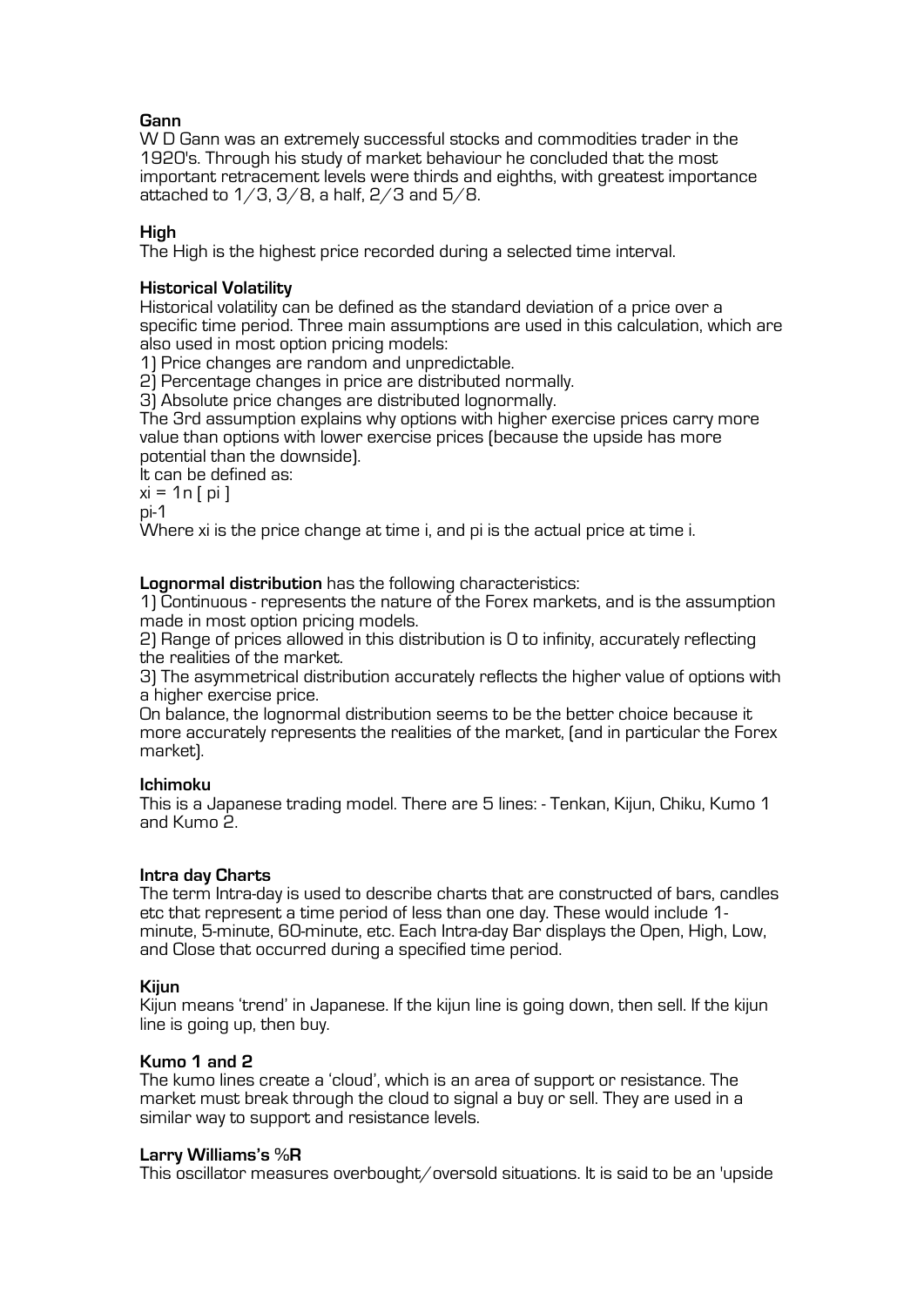down' stochastic. This oscillator is based on the same concept of measuring the last close in relation to the price range over a certain period (below it is 10 days/hours).

 $\%$ K = 100 x (H10-C) / (H10-L10)

Where  $C =$  Last close; and  $L10 =$  lowest low during the chosen period and H10 is the highest high during chosen period.

The  $\%$ R line is -  $\%$ R = 100  $\%$ K.

The scale in Williams's oscillator means that a reading above 20 corresponds to an overbought situation and a reading below 80 corresponds to an oversold situation.

# **Line Charts**

Line Charts are created by connecting a specified price, either the high, low open or close, for each time interval displayed. Line charts usually plotted using the close.

## **Logarithmic scale**

Changes graph scale from arithmetic to a logarithmic scale.

## **Low**

The Low is the lowest price recorded during the selected time interval.

## **MACD**

The MACD measures acceleration/deceleration, overbought/oversold situations, and gives trading signals. It can be used as a trading system or as an oscillator. The MACD consists of: the Fast line which is the difference between two exponential moving averages in which the first one has a shorter time span than the second one; (Moving Average Oscillator) and the Signal line which is an exponential moving average of the fast line. For identification purposes the Fast line will be more erratic than the Signal line.

Gerard Appel, who originally developed this formula, suggests 12 and 26 days to calculate the fast line and a 9-day period to get the signal line.

T.E Aspray has tested different combinations of inputs for the three exponential moving average values and this optimisation has led him to the conclusion that a 10-20-9 days was the most profitable combination.

### **Market Profile©**

Market Profile© Charts use alphabetical characters to plot the price activity that occurs during each time interval (default is 30 minutes).

The Market Profile© assigns a successive letter to each 30-minute time interval. The assigned letter is plotted on the Market Profile© chart at each price traded during the 30-minute period. The resulting price distribution, and distributions for other trading days, can be analysed to determine market strength and weakness.

### **Momentum**

The momentum measures acceleration/deceleration and overbought/oversold situations. The momentum formula is  $M = P - Px$  where  $P =$  Latest price and  $Px =$ closing price "x" events ago. The crossing of the 'zero' line can be used for generating trading signals, but momentum signals have to be coordinated with the existing trend, for example the crossing of the "zero (1) line" should be taken as a sell signal only in a downtrend.

### **Month Codes**

Normally the following codes are used to identify the individual futures contract months, cash, and spot contracts that are available on charting systems: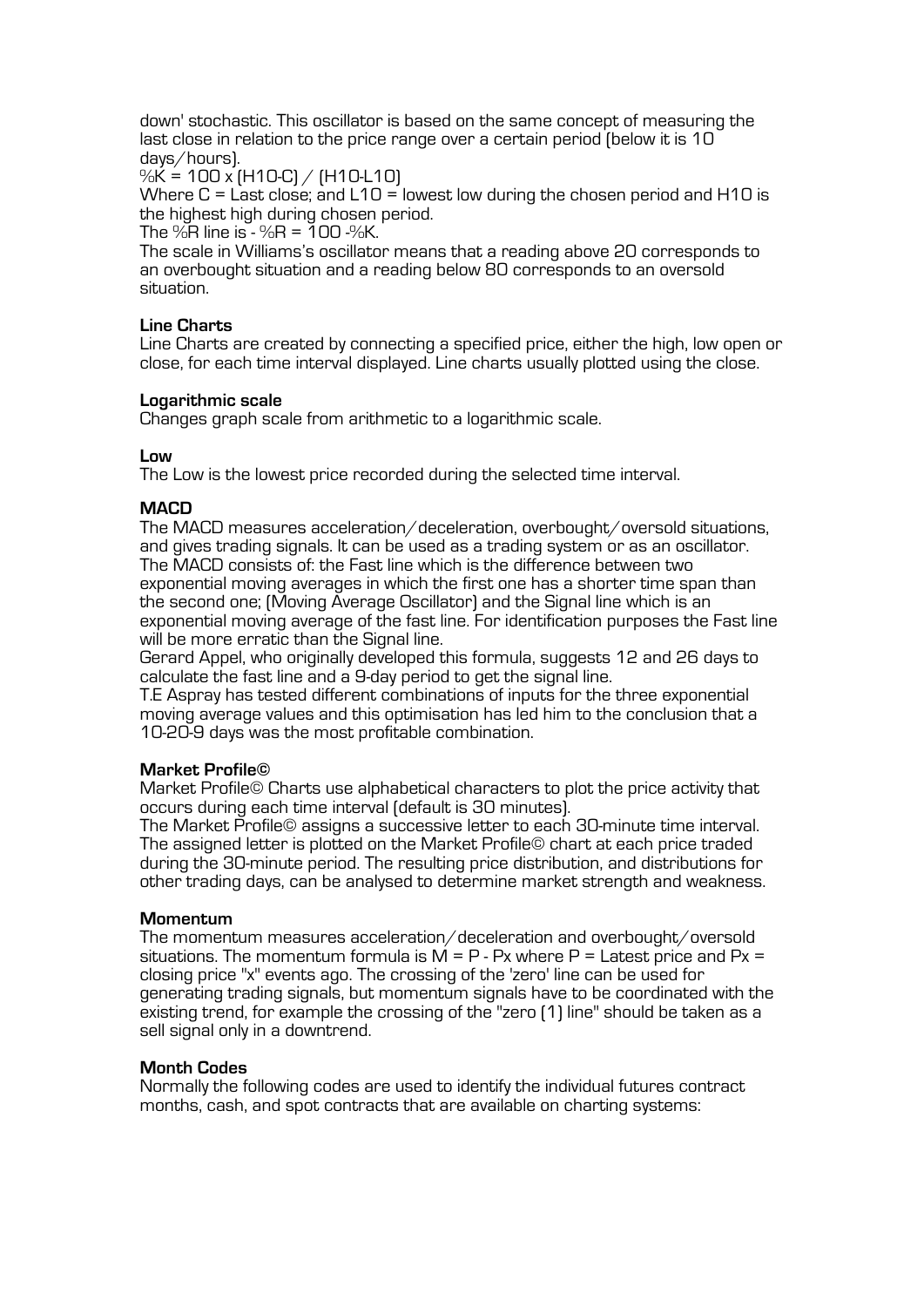| F January  | N July      | <b>CC Continuation</b> |
|------------|-------------|------------------------|
| G February | Q August    | <b>AA Adjusted</b>     |
| H March    | U September |                        |
| J April    | V October   |                        |
| K May      | X November  |                        |
| M June     | 7 December  |                        |

Ex: USZ09 indicates -<br>US = U.S. Treasury Bond (Chicago Board of Trade), Z = December, and 09 = 2009

# **Monthly Charts**

The term monthly is used to describe charts that are constructed from monthly intervals.

## **Moving Averages**

Moving averages are trend following techniques. When using a single moving average the signal is taken from the crossing of the Moving average with the price action. When the moving average crosses below the price action a buy signal is generated and when it moves above a sell signal is generated. When using two moving averages the signal is taken from the crossing of the two moving averages. When the shorter moving average (the one calculated from the lowest number of intervals) moves above the longer moving average a buy signal is generated and when the short moving average moves below the longer moving average a sell signal is generated.

There are 3 main types of moving averages: Standard, Weighted & Exponential

# **Moving Average Oscillators**

The oscillator is a measure of the trend acceleration or deceleration. As the speed of the price move increases the moving average line, though lagging behind, will also accelerate/decelerate.

The calculation for this oscillator is to plot the difference between 2 moving averages.

Presenting the data in this form has the advantage of highlighting the classic trading signals of a 2 moving average system (crossing of the "zero line"). Overbought/oversold situations are spotted when the short-term moving average moves too far above/below the long term moving average (=zero line). This shortterm variation from the long-term trend usually announces a pause in the market until the short term moving average moves back to the long term moving average. If the short-term moving average bounces off the long term one, this usually represents a good buy/sell area in an uptrend/downtrend.

If the short term moving average crosses the long term one, this usually warns of a trend reversal.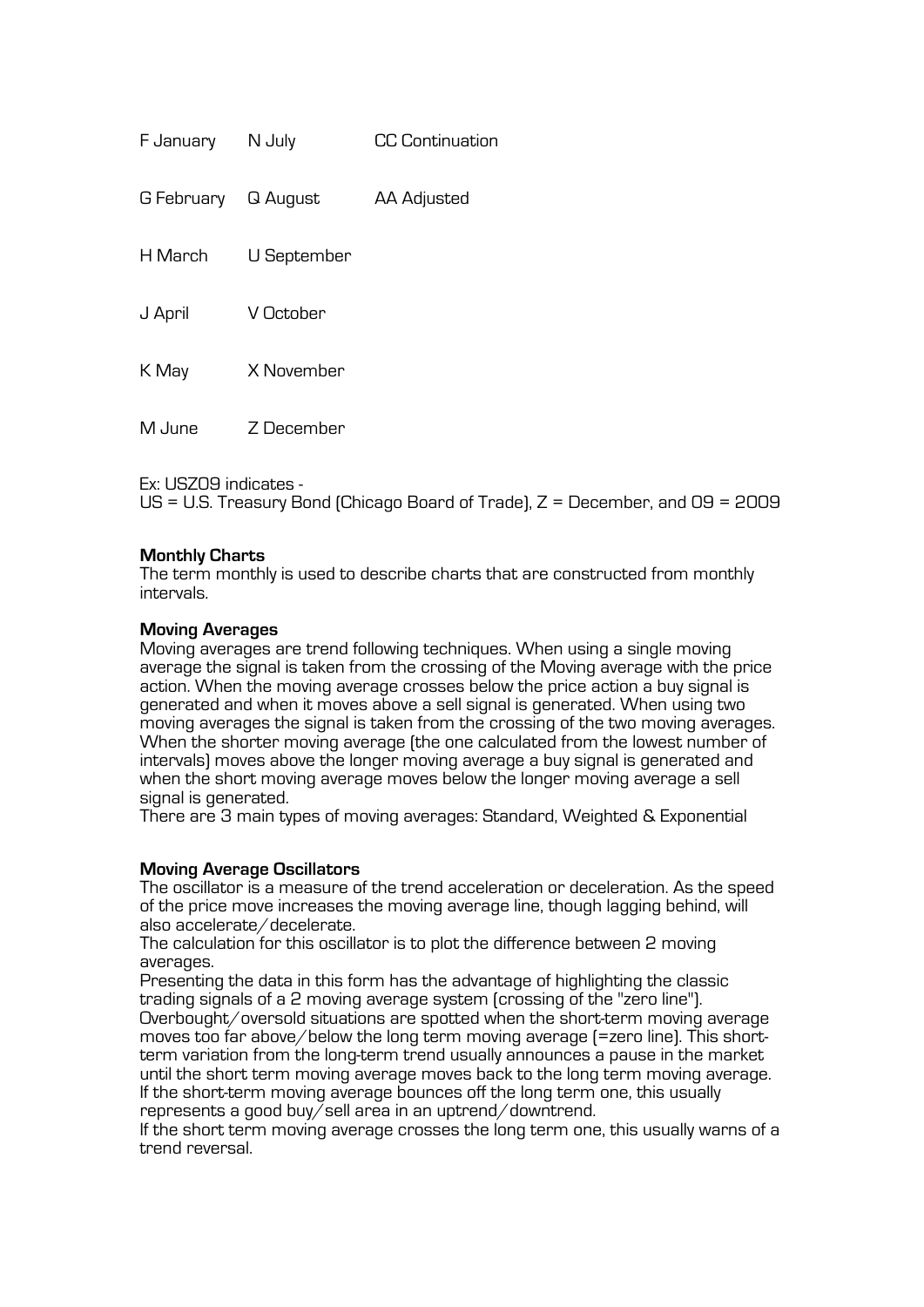# **On Balance Volume (OBV)**

OBV is a volume indicator and is, therefore, only used on futures contracts. Joseph Granville developed it in 1963. It assigns the volume for each day a positive or negative value depending on whether the market prices close higher or lower for that day. A higher close from the previous day results in the volume figure for the current day being assigned a plus value, while a lower close from the previous day assigns a negative value. A running cumulative total is then maintained as the market continues to trade. It is the direction of the OBV line that is important and not the actual numbers.

#### **Open**

The open is the first price recorded at the beginning of a selected time interval.

#### **Optimisation**

This is the testing of different parameters in Studies or oscillators to find out the one that performs the best.

#### **Oscillators**

Oscillators are defaulted to plot in their own area directly below the price action. They share the time (y) axis but not the price (x) axis, although they can be overlaid onto the price action if required.

#### **Parabolic**

This is a trend following mechanical trading system developed by J.W Wilder. The name was derived from the pattern formed by the stops. The system is a true reversal system, every STOP being a REVERSAL POINT (SAR), when the SAR is penetrated the position is reversed.

#### **Period**

The period is the amount of time represented by each bar/candle/trend bar on the chart.

### **Point & Figure Charts**

A point & figure chart is a study of pure price movement, i.e. it does not take time into consideration. When plotting a P&F chart you are asked for a box size, which is the number of points each X or O represents, then you are asked for the number of box reversals, which is the amount of price reversal required to register on the chart. The chart is plotted by changing the price action into the  $X \& O$  columns depending on the movements in the price. A volatile market will result in a wide chart, whereas a quiet market will result in a narrow chart.

#### **Prices**

The following Prices can be used in Formulas and Technical Analyses:

**Open** High Low Close Bar Average (HLC/3) True High True Low Range / True Range

### **Pull Back Line**

A pull back line is a trend line that is drawn between a high and a low to identify a resistance line that is now acting as support, or vice versa.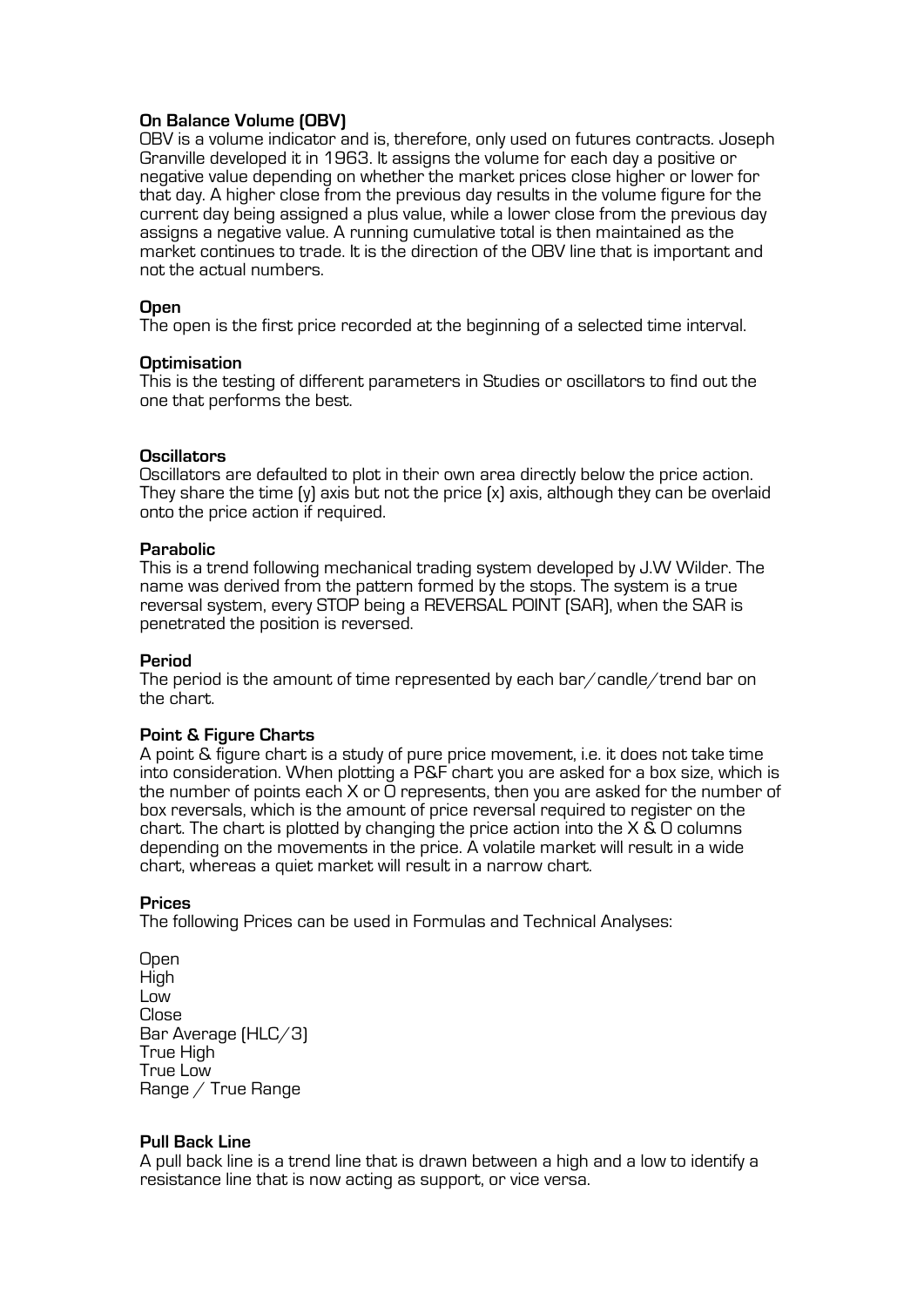# **Range / True Range**

The Range is the difference between the high and the low of a specified interval. The True Range is the greatest of:

1. Current high to current low

2. Previous close to current high or

3. Previous close to current low.

The True Range is used to calculate the DMI.

### **ROC Scale**

Changes chart scale to a rate of change scale.

### **RSI (Relative Strength Index)**

The formula used to calculate the RSI is as follows:

RSI=100 - (100 / (1+RS)

where  $\overline{BS}$  = Average of "x" days up closes divided by the average of "x" days down closes.

One of the advantages of oscillator analysis is to point out short-term market extremes.

## **Standard Moving Average**

 $SMA = [P1 + P2 + P3 + P4 + P5] / 5$  for a 5 event standard moving average. The same weight is given to each price and only the recent price action is taken into account.

### **Stochastics**

These oscillators measure overbought/oversold situations, divergence and trading signals.

They are based on the following observations: in an uptrend, the closing price is usually closer to the high of the price range, whereas, in a downtrend the closing price is usually near to the low of the price range.

The Stochastic uses two lines. The formulae used to determine both lines are given using a popular parameter set of 5 and 3 days.

%K = 100 x (C-L5) / (H5-L5).

where C= last close or latest price.  $L5$  = lowest low during the last 5 events. H5 = highest high during the last 5 events.

 $%D = 100 \times H3/L3$ . %D is a three-day or event moving average of %K.

where  $H3 = 3$  day sum of  $[CL5]$  and  $I3 = 3$  day sum of  $[H5-L5]$ .

The same 75 and 25 values are used to identify overbought/oversold situations. A slower stochastic is sometimes preferred to counteract whipsawing and act as a filter. In this case the %K line is not shown. %D is displayed with a new line: %Dn = 3 day moving average of %D. The parameters to be input in this case would then be 5-3-3.

### **Swing Charts**

The swing chart is similar to the point & figure chart as it is also a study of pure price movement; in other words, time isn't taken into consideration whilst plotting the price action. So if no price change occurs then the chart does not move. The difference between the swing chart and the point & figure chart is that vertical lines are used instead of the point & figure boxes. The number of points moved in one direction to cause the data to be plotted is required, and also the swing filter is required which is equivalent to the box reversal in a point & figure chart. When the price falls below the previous low, the colour of the line changes to red. When the price rises above the previous high, again the colour of the line changes, in the graph below it changes to green.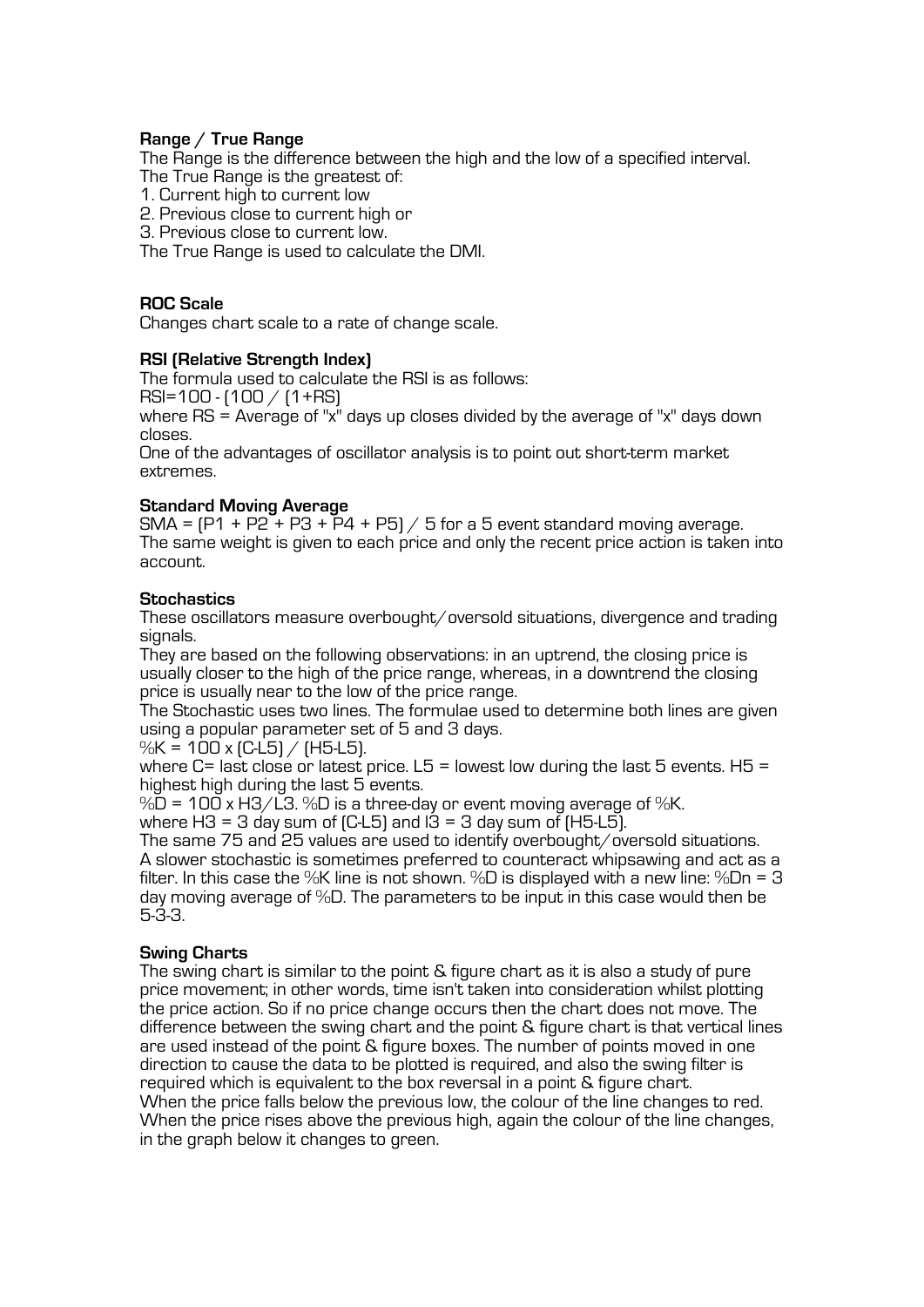## **Swing Lines**

Swing Line - These are similar to Swing Charts, except that time is considered in the calculation of the swing line. Therefore the distance between each vertical line may vary depending on the timing of the price action.

### **Tenkan**

This is part of the Ichimoku Study. It is most important when used with the kijun line. If it crosses up above the kijun line, buy. If it crosses down below the kijun line, sell.

### **Time Periods**

The time period is the number of events shown on the chart. Usually, there are 3 types of time period and these are short term, medium term and long term. They are further divided into daily, weekly and monthly.

### **Trading Positions**

The 'Trading Positions' selection gives the percentage of the top 300 trading models for each of the 4 major currencies. These 300 models are long, short or square of US Dollars.

It also gives the possibility of seeing how these positions would be affected in percentage terms if the market closed either up or down by 50, 100 or 150 points. The user also has the option to switch between a European close and the New York close. The purpose of this is to determine what the condition of the market is and whether it be overbought or oversold.

#### **Trend lines**

These are diagonal lines, drawn by the user that identifies levels of support or resistance that change for each event.

#### True Highs/Lows

True Highs are defined as the maximum of either the current bar's high or the previous bar's close.

True Lows are defined as the minimum of either the current bar's low or the previous bar's close.

#### **Volatility Bands**

Rate Volatility Band - These consist of up to 2 lines either side of the price at certain percentage points, as determined by the user. They can be used as envelopes or filters.

Moving Average Volatility Band - These consist of up to 2 lines either side of the selected moving average at certain percentage points, as determined by the user. They can be used as envelopes or filters.

### **Volume Accumulation**

Volume Accumulation is a volume indicator, which was devised by Marc Chaikin. Volume accumulation counts only a percentage of the volume as a plus or minus, depending on where the close is in relation to its average price for the day. If prices close above the mid-point of the day's range a percentage of that day's volume is give a positive value. If prices close below the mid-point, a percentage of the day's value is assigned a negative value. The only time the entire day's volume is assigned a positive value is when the close is the same as the day's high. When the opposite occurs, all the day's volume is counted as negative.

#### **Weekly Charts**

The term weekly is used to describe those charts where each bar/candle represents one week.